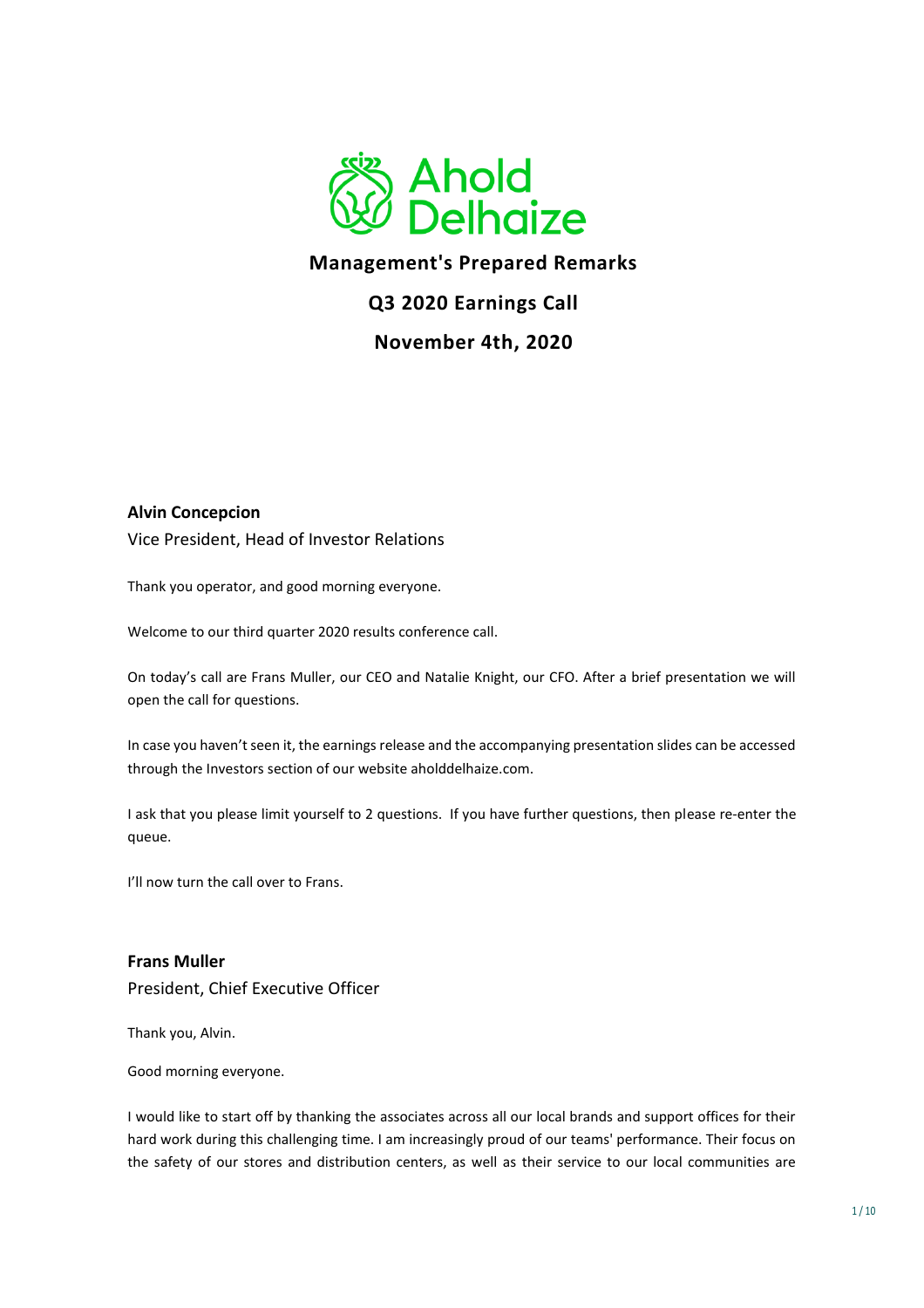

commendable. In the third quarter, we enabled our teams by continuing to make important investments in additional safety measures and enhanced associate pay and benefits. For our communities, we also continued to make significant charitable donations. In total, we have spent €470 million on these efforts in the year to date.

But despite the challenges we have all faced during COVID-19, we were able to produce another strong quarter of results.

Natalie will go into more detail on the financial performance in Q3 as well as our outlook for 2020. For now, you can see in our press release and on slide 4 some of the highlights. Overall, I'm pleased with the results. While the high growth in comp sales and net consumer online sales were aided by demand related to COVID-19, it wouldn't have been possible if not for our ability to leverage our leading local digital and omnichannel platforms, which we continue to significantly invest in. And despite the high level of costs related to COVID-19, we were able to expand underlying operating margin, and grow diluted underlying EPS by 16% at constant exchange rates. The strong performance in the quarter allowed us to raise our full year underlying EPS outlook for 2020 to growth in the high-20% range.

We strive to benefit all of our stakeholders and aim to strike the appropriate balance between investing in the health and safety of associates and customers, supporting our local communities, prioritizing environmental, social, and governance initiatives.

Therefore, we are also announcing a new share repurchase program of €1 billion in 2021, which is a testament to the strength we expect to continue to see in our business model.

Speaking of 2021, we know a lot of you are wondering what the future holds for Ahold Delhaize. In short, we think the future is bright, and many consumers have found a new love for eating at home. Many households, including my own, discovered cooking skills they never knew they had, and they enjoy it. Others, who are more challenged with time and haven't quite yet developed their cooking skills, discovered many delicious and convenient meal solutions we offer. Many households also discovered the strength of our assortment, particularly in fresh and healthy items. They have found ways to save money and extract even more value, such as through our loyalty programs, our competitive price points, and through our exclusive own brand offerings.

They have found new ways to engage with us, whether that is in-store with contactless payment option or through our convenient click & collect and delivery options. We think a lot of these attitudes and behaviors will be sticky in the future, and we will continue to adapt as new behaviors develop.

While 2020 will be a record year by nearly any financial measure, we know it's also a time we have to lean into our strengths to continue driving our business forward in the future. And despite the undoubtedly tough comparisons starting next Spring, we see continued strength in our business model, and are able commit to another €1 buyback program in 2021.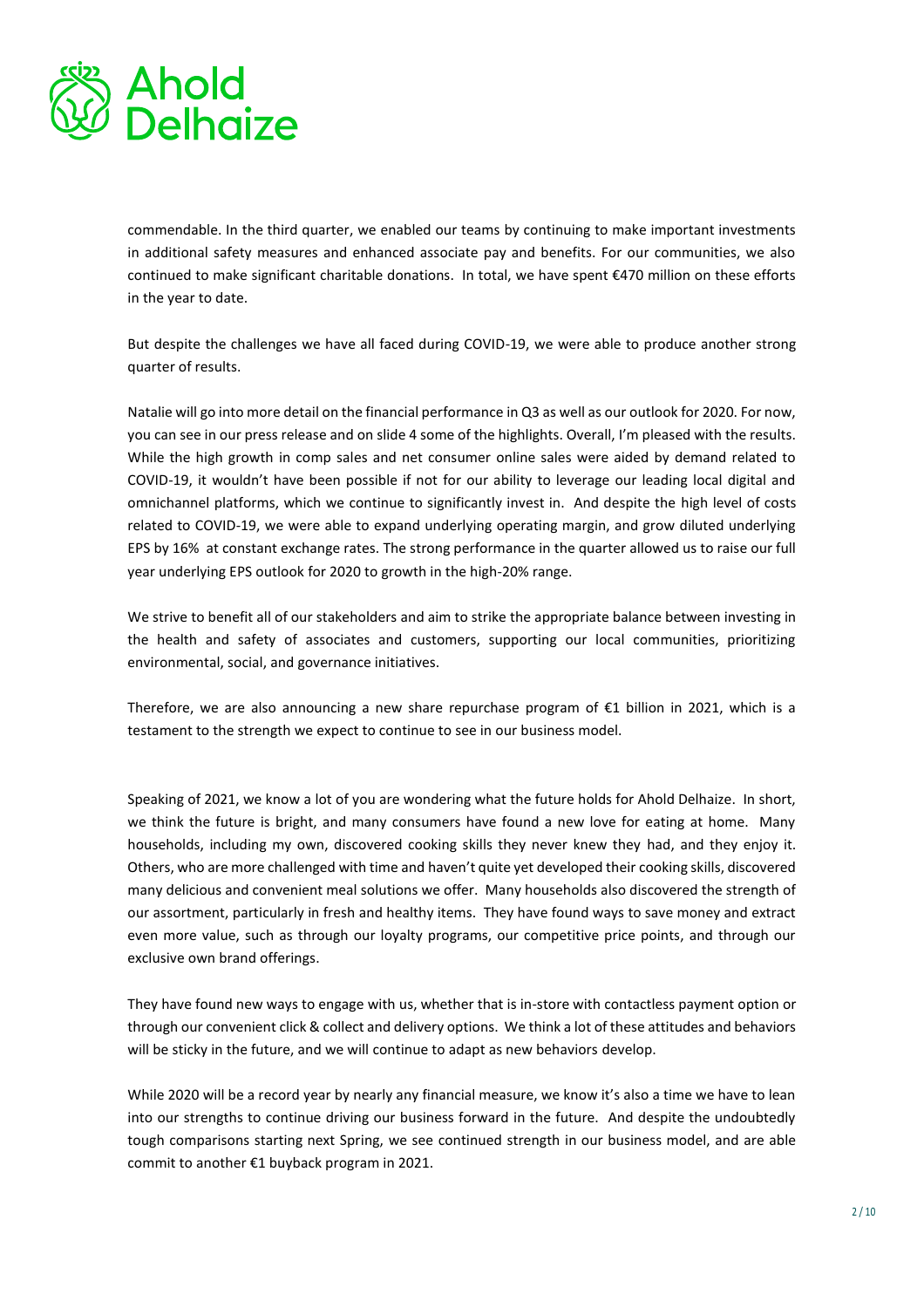

You heard me say lean into our strengths. This means we need to continue to innovate and continue to please our customers to retain our title as #1 or 2 market share across all our markets. Importantly, we need to maintain the consistent financial discipline and operational excellence which you have come to expect from Ahold Delhaize.

I want to spend a bit of time today to discuss some of our early initiatives to solidify our position as an industry-leading local omnichannel retailer and increase our share of the customer wallet in 2021 and beyond.

On slide 6, you can see that our initiatives center around three areas:

- 1) Significantly stepping up our online capacity, supply chain, and technological capabilities.
- 2) Advancing our omnichannel offerings to consumers
- 3) Addressing the call to action in ESG

I'll dive into each of these points in a little more detail, but keep in mind, the initiatives we highlight today are by no means a complete list. It's just a preview of some of the things that we're up to and the direction we're headed.

On slide 7, you'll see some of the investments we're making to step-up online capacity, supply chain, and technological capabilities, as many of these areas were challenged during the demand spikes of COVID-19.

Today, I'm proud to say that our U.S. business reaches approximately 90% of households in our markets with home delivery and Click & Collect, and around 70% with same-day options.

In 2020 and 2021 cumulatively, we are increasing our online capacity by nearly 100% in the U.S. This includes the expansion to nearly 1,400 Click & Collect locations by 2021, which will double the number of locations we had at the beginning of 2020.

In Europe, our online capacity is increasing by nearly 50%. And this includes an over 50% increase in capacity in bol.com in 2020 and 2021.

To better serve customers, recall that in December 2019, we announced that we are improving the U.S. supply chain capabilities by moving to a fully integrated, self-distributing model beginning in 2023. So far, we are progressing on our deliverables ahead of schedule and the first integrated distribution center of the transformation initiative will go live in 2021.

In Europe, we will improve our technology capabilities by doubling electronic shelf labels to over 50% of our grocery stores in 2021, versus 2020. Nearly all Albert Heijn and Delhaize owned stores will have this by the end of 2020. Electronic shelf labeling will help improve productivity and save costs. As an example,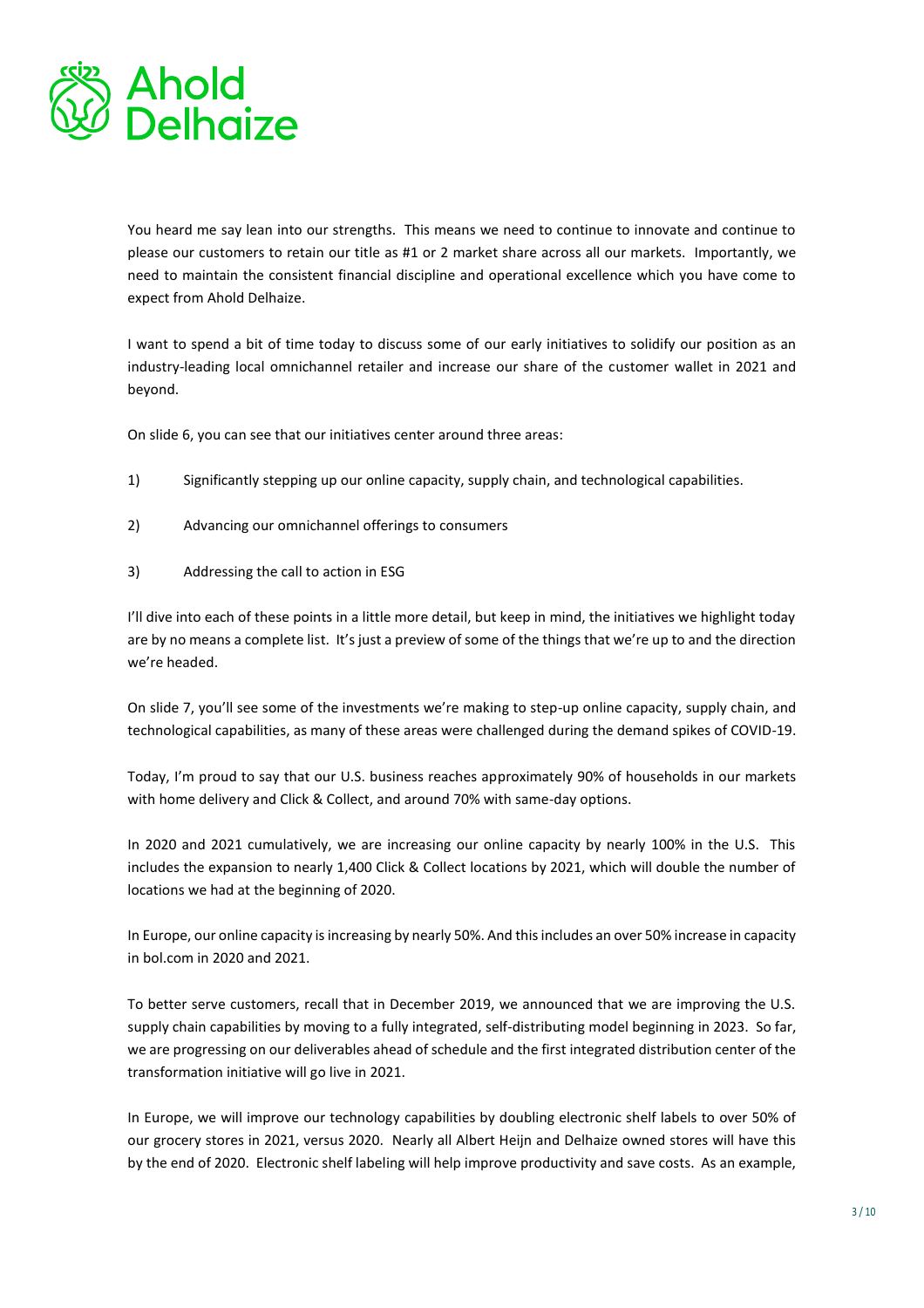

it allows us to offer dynamic markdowns to improve turnover on aging fresh items which reduces shrink, allows for faster price changes, and improves labor efficiency ofcourse. In our To Go format at Albert Heijn, we are enabling a Tap & Go solution for customers which means there's a self-checkout component to this as well.

Finding cost savings and enhancing productivity with solutions such as this are part of our culture at Ahold Delhaize, and helps us to stay on track to achieve at least  $\epsilon$ 1.9 billion cumulative cost savings target by 2021.

On slide 8, we have a lot of exciting advancements for omnichannel consumers in the U.S., with many many more to come.

As many of you know, our brands have offered subscription plans for years and they have quite a loyal following by consumers. But we always look to improve our offerings. Therefore, The GIANT Company will test a new subscription offer in Q1 2021, with an annual membership fee under \$100, improved value proposition and preferential delivery time slots. We believe this improved subscription offering should lead to both increased loyalty and engagement.

The U.S. will also offer an "endless aisle" solution with an additional 80,000-100,000 general merchandise and food items in the first half next year, utilizing the Mirakl platform.

We are also focused on offering even more value to consumers, and to do so, our U.S. brands will launch 1,500-2,000 more own-brand items in 2021, growing from the existing base of 15,000 items.

The Stop & Shop remodeling program in the U.S. will be accelerated in 2021, with approximately 60 additional stores vs. the 30 or so expected in 2020. The remodeled stores are performing well, with sales lifts in line with our expectations.

On slide 9, you see that the European brands are staying on the leading edge of innovation, with some exciting launches that will be rolled out more broadly.

In July, Albert Heijn launched a home delivery service in the Antwerp region of Belgium, which is off to a very promising start.

In August, bol.com expanded to French-speaking Belgium in Brussels and Wallonia. This allows us reach even more customers, and the brand has already managed to attract a thousands of Belgian third-party sellers.

Mega Image in Romania launched a 90-minute home delivery offering in the capital of Bucharest in September.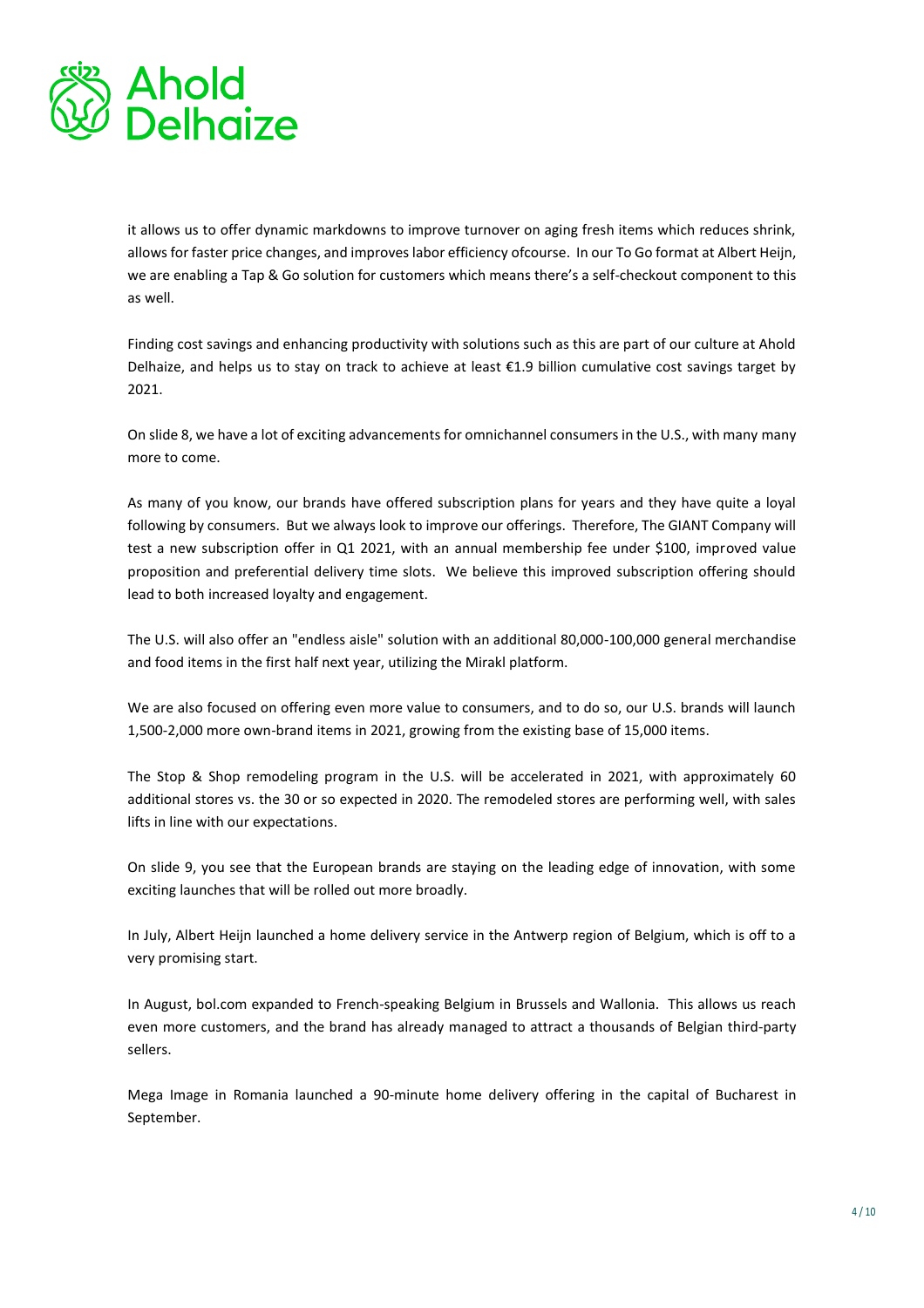

Also in September, Albert Heijn initiated a no-fee home delivery service in its first market in the Netherlands. The program targets smaller households, and will expand to additional geographies in next year.

To date, Albert Heijn has remodeled over 200 stores to its new fresh and technology-focused format and plans to remodel 170 more in 2020 and 2021, cumulatively. The stores are performing well and are providing an uplift in sales and customers relatively to the control group.

The COVID pandemic has highlighted the importance of our commitments to enable healthier and more sustainable diets, as well as in supporting our local communities. There is increasing customer demand for healthy and sustainable products and services, and they want to engage with companies with strong values.

We have many initiatives to enable healthier eating, drive down waste, increase the transparency on the products we sell and reduce our carbon emissions. We strive towards improvements in diversity & inclusion, and do our part to better protect human rights.

On slide 10, you'll see a list of our longer term ESG targets as it relates to many of the key issues for us. You may have seen many of these over the past year, so I won't cover it again, but please do take a look and also look at our website and annual report, where more details are available.

On slide 11, you can see some of the recent initiatives in ESG, but one I would highlight is an interesting program in Belgium, where Delhaize has taken steps to make eating healthy easier, by ramping up permanent price reductions for so called Nutriscore A and B products, which led to the launch of the SuperPlus loyalty program in October. We look forward to share more details about this program in subsequent quarters.

Slides 12 and 13 highlight some of the key achievements in Q3 for the U.S. and Europe.

In the interest of time, I won't cover all of these, but would note that after seeing 115% growth in U.S. online sales in Q3, we now expect over 90% growth in US online sales for the full year 2020. This is another upgrade from our previous target of over 75% growth.

Also, the Stop & Shop remodeled stores continue to perform well.

Let's move over to Europe, we were pleased with the market share gains in both The Netherlands and Belgium in third quarter, which shows the continued strength of our Benelux ecosystem. CSE continues to hold its strong share as well.

Bol.com continues to perform very strongly, with 46% net consumer online sales growth, including 73% growth in sales from third-party sellers and there are now about 37,000 sellers on our platform, and it continues to grow. I'll now hand it over to Natalie.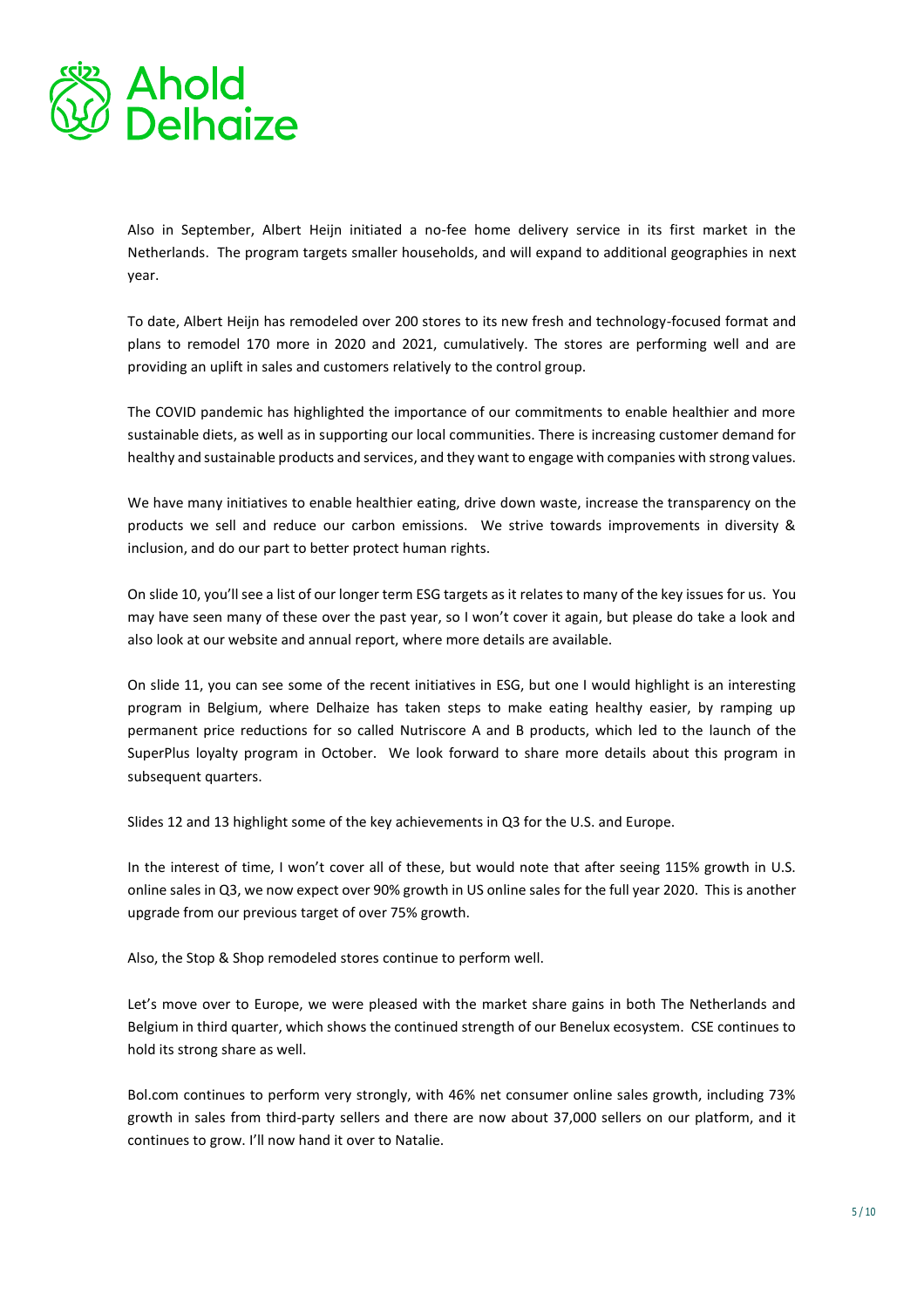

# **Natalie Knight**

Chief Financial Officer

Good morning and thank you Frans.

Our third quarter was very strong and continues to be impacted by high levels of demand due to COVID-19, albeit less than what we saw in Q2 as hoarding behavior subsided and lockdown measures generally became more relaxed during third quarter, allowing consumers to eat away from home a little more. As a result, net sales grew 10.1% at constant exchange rates to €17.8 billion and Group comp sales growth exgas was 10.5%. Group comparable sales were impacted significantly by demand related to COVID-19.

Net consumer online sales grew 62.6% at constant rates. This was driven by strong demand from both existing and new customers, as well as by accelerating investments in our online business to rapidly expand our capacity in both the US and Europe.

Underlying operating income increased 15.9% at constant rates, to €813 million, with underlying operating margin up 20 basis points to 4.6% at constant rates. This was largely due to operating leverage from higher sales related to COVID-19. This was offset partly by ongoing costs related to COVID-19, which amounted to approximately €140 million in Q3, bringing our year-to-date spend to approximately €470 million.

Underlying income from continuing operations for the quarter was €530 million, up 12.0% at constant rates. On a reported IFRS basis, however, income from continuing operations was €68 million, largely impacted by a €577 million pre-tax provision for the previously announced withdrawal from the National pension plan. As we repurchased €186 million of shares in the quarter, which brings that amount to €705 million year to date. We saw a diluted underlying EPS in the quarter was €0.50, an increase of 15.9% at constant rates.

Moving on to our third quarter performance looking by segment.

Net sales in the US grew by 11.3% at constant rates, to €10.9 billion. U.S. comparable sales ex-gas increased 12.4%. Brand performance was strong across the board, with highest growth rates coming from Food Lion and Giant Food. Stop & Shop had also strong results.

Another important call out on the US topline, was our online sales which increased 114.7%. Click & collect was a significant driver of growth, and we ended the quarter at 883 points, up from around 700 at the start of the year.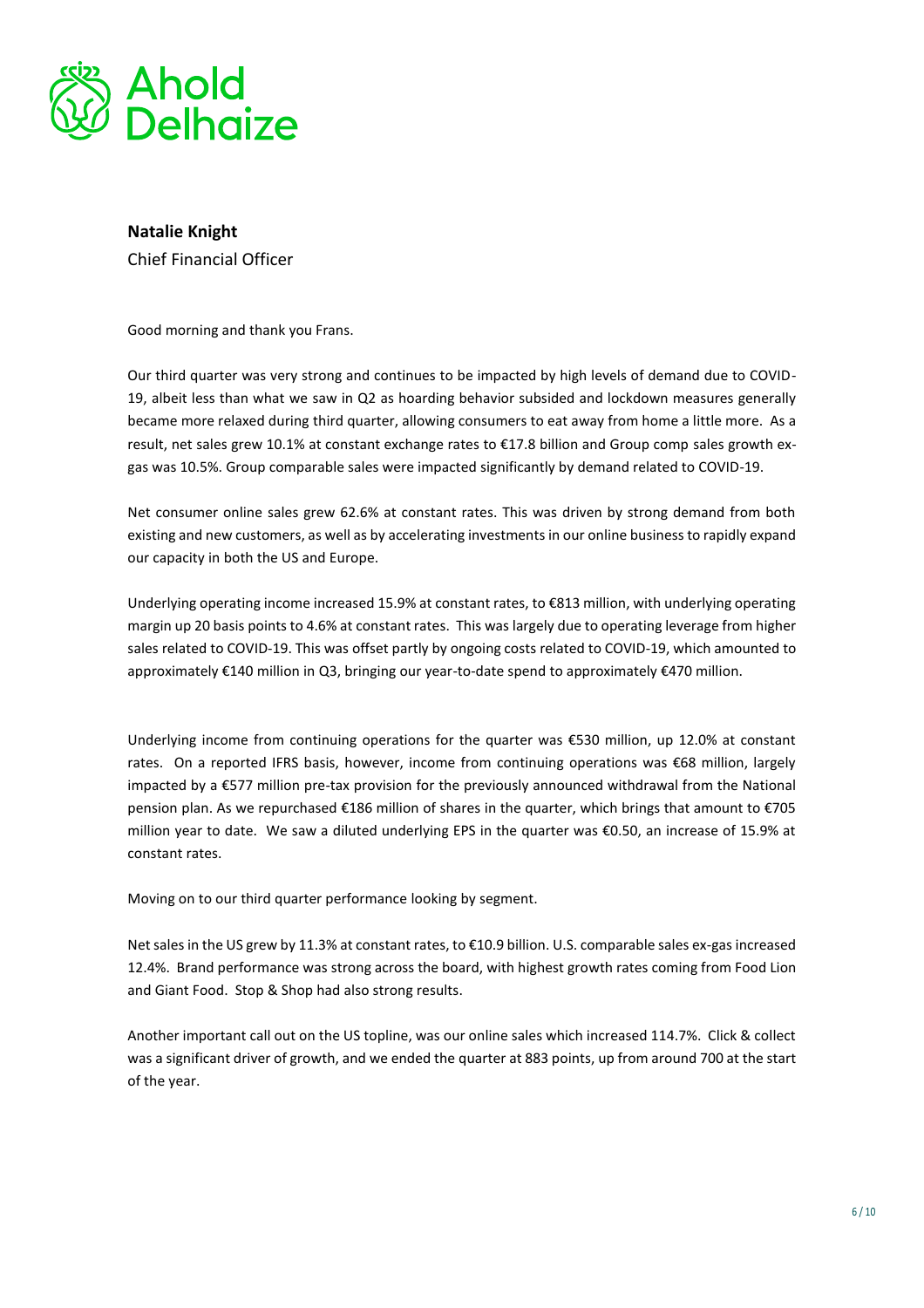

The underlying operating margin in the US was 5.0%, up 0.6 basis points from the prior year, driven largely by operating leverage from higher sales growth due to COVID-19. Lower shrink and labor efficiencies also helped this development, offset in part by significant costs related to COVID-19.

In Europe, net sales in the third quarter grew by 8.3% to nearly €7 billion. This was a strong development, but continues to be slower than the U.S. growth due in part to a lower shift to eating at home, since wallet share of food eaten away from home was generally lower in Europe to begin with.

Europe's comparable sales increased by 7.5%. This improvement was led by our brands in the Benelux markets. Growth was more muted in Central and Southeastern Europe due to a higher level of consumer lockdown restrictions, reduced tourism and lower demand in urban centers where many of our stores are located. All of these developments translated to market share gains in the Netherlands and Belgium and stable share in Central and Southeastern Europe.

Net consumer online sales in Europe grew 48.6%. At bol.com, our online retail platform in the Benelux which is included within the Europe segment results, net consumer sales grew by 45.6%. The big driver of this development was Bol's third party sales, which grew 73% in the quarter.

Europe's Q3 underlying operating margin was 4.3%, down 50 basis points from the prior year. Operating leverage from higher sales growth was largely offset by higher costs related to COVID-19 as well as €11- €12 million of pension expense in the Netherlands during the quarter, as well as the lapping one-time items that benefited margins in the Netherlands from the prior year's quarter. Both of these items were flagged in the last earnings call.

Moving on to free cash flow. The cash position of Ahold Delhaize remains strong. Free cash flow in Q3 was €176 million, which compares to €484 million last year. The COVID-19 impact on profits drove a significant operating cash flow increase. This was offset in part by a €134 million unwind in working capital at the end of the quarter, as inventories in-store continued to return to more normalized levels after initial shortages experienced in the earlier stages of the COVID-19 crisis, particularly in the U.S. In Europe, the increase in inventory is mainly caused by Bol.com as we prepare for the high season in Q4. Taxes had an unfavorable impact of €145 million due to higher income from COVID-19 impacts, as well as tax payments in the Netherlands. If you recall, in the Netherlands were paid in full in Q1 2019, but have been paid out more evenly throughout the year in 2020.

Net capital expenditure was €601 million, up €78 million from last year as we accelerated and increased omnichannel investments in the quarters.

Moving on the outlook for 2020, I'd like to mention that despite the uncertainty generated by COVID-19, we are again raising our outlook on underlying EPS growth due to strong year-to-date performance.

Let's start with underlying operating margin for 2020, which is still expected to be higher than it was in 2019.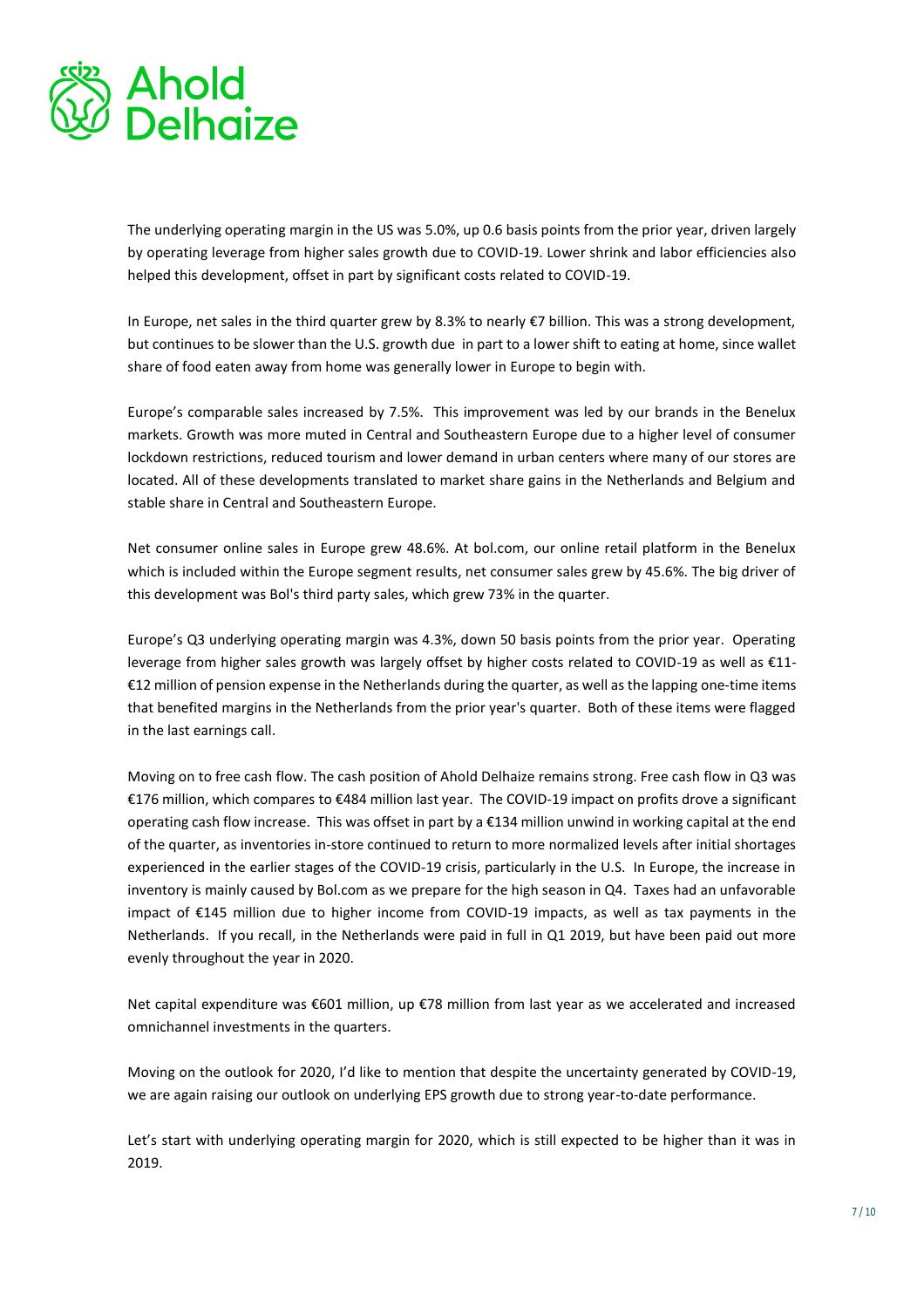

There is still a lot of uncertainty in the remainder of the year, but embedded in this margin outlook is a lower margin rate in Q4 compared to what we have seen so far this year. This is due to our expectation that comparable sales growth will moderate further relative to Q3. Although Q4 comp sales are expected to moderate relative to Q3, we do not expect a moderation in the costs related to COVID-19 relative to what we saw in Q3. This creates an operating deleveraging effect. We will also be making additional investments to further accelerate our digital and omnichannel capabilities, and will be impacted by an increase in the online sales mix.

There are a few smaller items to remind you of, which is also unfavorably impact margins for the remainder of the year.

In Europe, recall that there are higher pension contributions in the Netherlands at a run rate of €11 - €12 million per quarter.

In the US, there are €45 million in U.S. supply chain transformation costs in 2020, which are more back-end loaded.

While we do have a 53rd week which benefits our Q4 results, the pressures I discussed will outpace these benefits.

Moving on to our EPS outlook for 2020, we are raising our guidance to high-20% growth from low-to-mid-20% growth announced last quarter. This guidance reflects our strong performance year-to-date despite lower margins in Q4.

Our 2020 free cash flow outlook is also being maintained at a least €1.7 billion. It's important to note that the underlying level is even higher as it also includes the effect of paying the majority of the €577 million pre-tax obligation related to our withdrawal from the National Plan that we announced over the summer.

On CAPEX for 2020, we are maintaining our guidance of ~€2.5 billion. Remodels were slower in the earlier part of the year due to COVID-19 closures and labor availability. However, this is being quickly offset by our decision to accelerate digital and omnichannel investments to support the step-change in growth that is clearly underway.

Our dividend policy sets the dividend payout at 40-50% of underlying income per share.

And as of today, we are now a little more than 80% through our 2020 €1 billion share buyback program, and as Frans mentioned, we are planning a new €1 billion share buyback program in 2021 due to the strength and cash flows we expect to continue to see in our business model going forward.

While I'm sure many of you would like to hear what our broader financial outlook is for 2021, our normal practice is to provide this during our Q4 results in February. And with the high level of uncertainty caused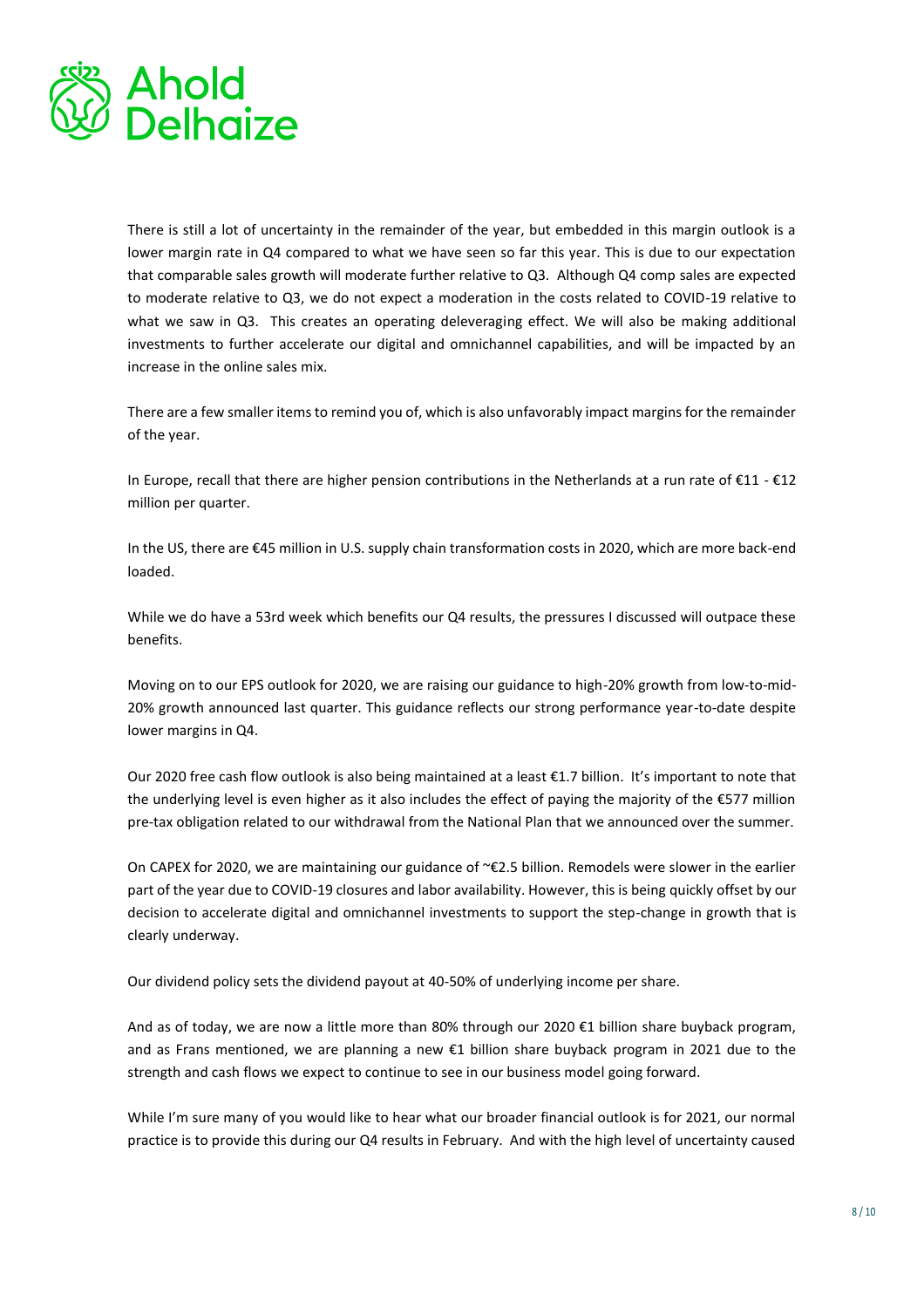

by COVID-19, it is more challenging than usual to forecast. We will provide an update in due course, with our Q4 results next year.

That said, the uncertainty in the marketplace won't stop us from moving forward and finding new ways to adapt to the changes we are seeing in consumer shopping behavior.

Thank you and now let me hand over to Frans.

### **Frans Muller**

President, Chief Executive Officer

Thank you Natalie.

So let me wrap up.

We had strong Q3 performance which was impacted by increased demand from COVID-19, despite all the significant costs that come along with it.

Our online business grew significantly, and should continue to grow solidly. Therefore, we expect to reach our €7 billion net consumer online sales in 2020 which is in fact a year ahead of plan.

Due to strong performance in Q3, we're again raising our 2020 outlook for underlying EPS growth in the high-20% range.

We're reiterating our free cash flow target to at least €1.7 billion, even though we plan to pay a significant amount to withdraw from a US multi-employer pension plan and spend €2.5 billion in capex this year.

We announced initiatives to solidify our position as an industry-leading local omnichannel retailer in 2021 and beyond: including a significant step-up in online capacity and supply chain capabilities, increased use of technology to enhance productivity, advancements in omnichannel offerings to consumers, and addressing the call to action in ESG.

Lastly, we're authorizing a new €1b share buyback program for 2021, which is a testament to the strength we expect to continue to see in our business model.

**== END ==**